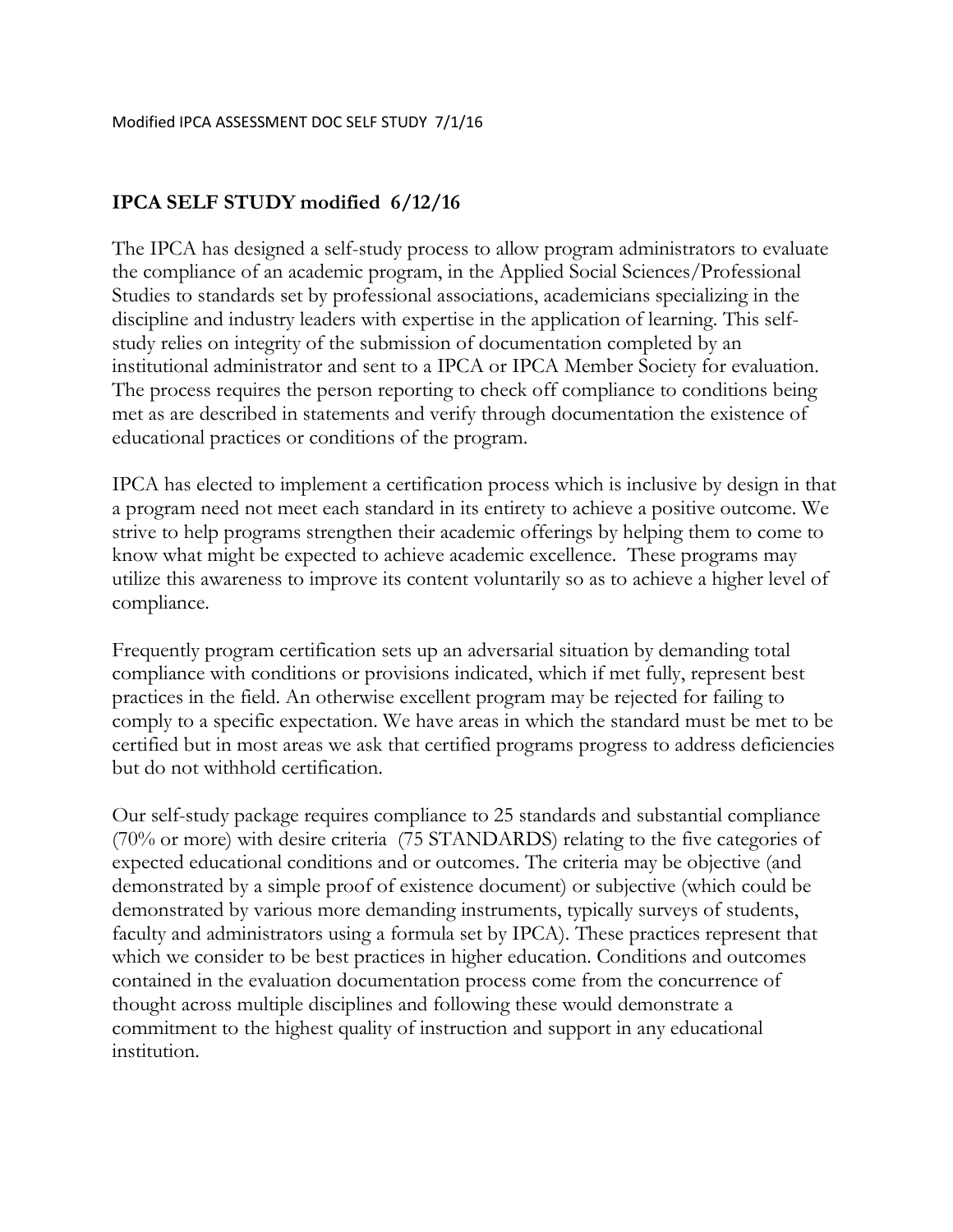The applying institution designates an administrator to complete the self-study check off document. Not checking a condition as currently being met by the program shows administrators and others, areas to be improved. The administrator must then gather documentation which demonstrates that the standard has been met. In order to be certified, the IPCA Assessment of Academic Programs Process allows a program to be awarded certification with substantial compliance to certain standards but the most critical areas must be shown to exist by full disclosure and proof. IPCA offers a program narrative which is published with the award of certification. The narrative points out both strengths and weaknesses of the program and may be informative to institutional administrators, perspective students and employers. The narrative is published by IPCA and remains on the web site until a new certification is undertaken. If, after publication, conflicting information relating to an award of certification is received by IPCA an investigation could result.

The major areas of assessment are relevant to programs be they certificate, two-year, four- year or graduate level. The five areas of consideration are:

- A. Criteria related to institution and program structure.
- B. Criteria related to curriculum development and implementation.
- C. Criteria related to faculty and staffing.
- D. Criteria related to student support.
- E. Criteria related to program growth and professional commitment.

#### Juatification for assessment

Academic programs are not all alike and not all equal in value or useful for those who might be considering enrolment or who might be making an employment decision based on presentation of transcripts from academic institutions. The IPCA, as previously stated, has created a model for self-assessment for institutions having academic programs in the Applied Social Sciences or Professional Studies.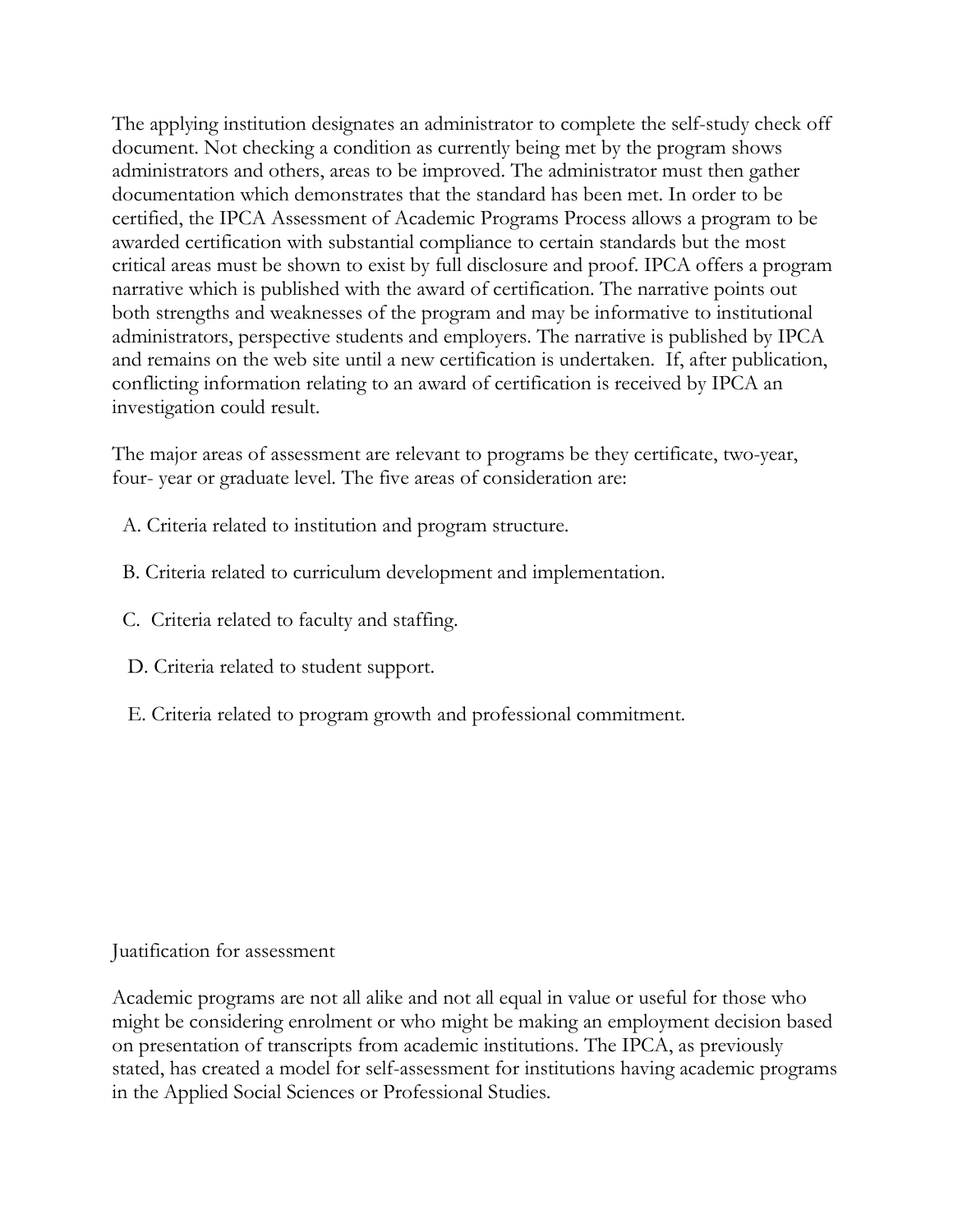IPCA following a modified ABET Model for accrediting Applied Sciences will certify and later accredit academic programs that meet general criteria discussed below.

This mechanism specific for security related programs works in conjunction with set minimal standards of member societies adopted for judging the quality and utility of a specific higher educational program based on both total compliance in critical areas and 70% compliance with best practices in areas deemed less critical but must be addressed to be recertified. These member societies\professional associations have been chosen to represent the field of study and have a membership of leading academicians and practitioners throughout the nation. These standards represent what are considered, by peers, to be best practices in the discipline.

An institution or program will request from IPCA or member society an evaluation document package to be completed by a program administrator. The administrator will check off criteria present and present to IPCA proof of the standard as having been met. After submission, the IPCA will pass on the material to an approved reviewer or reviewers. The reviewer or reviewers evaluate submissions, write a program narrative and make recommendations to IPCA to make the award and publish the results on our website. We will furnish documentation to interested third parties regarding evaluations in order to help these persons to make decisions regarding the validity of a specific program in higher education.

Requests for evaluation are submitted by the academic program on a voluntary basis to the professional association or IPCA. To be included in this process a program must be housed at an institution of higher education which has institutional accreditation from a regional accreditation form a regional accrediting body, the USDE or CHIA.

Results of the IPCA Certification Process are dependent upon the truth and accuracy of data submitted by the institution. We recognize that it is possible that for an institution to be less than truthful in its assertions regarding the integrity of its program and that is why we require complete documentation demonstrating that the standard has been met at the time of evaluation. We trust that peer review process and subsequent publication of statements made will be available on line, in print and subject to be re-examined if deemed necessary by the IPCA board. This is a voluntary certification process designed for information to be disseminated to perspective students, employers and institutions of higher learning in order for them to make informed decisions relating to validity of credentials. IPCA provides a service by which programs may examine both their strength and weakness. We offer these programs an opportunity to demonstrate the validity of assertions by furnishing evidence in the form of documentation of assertions.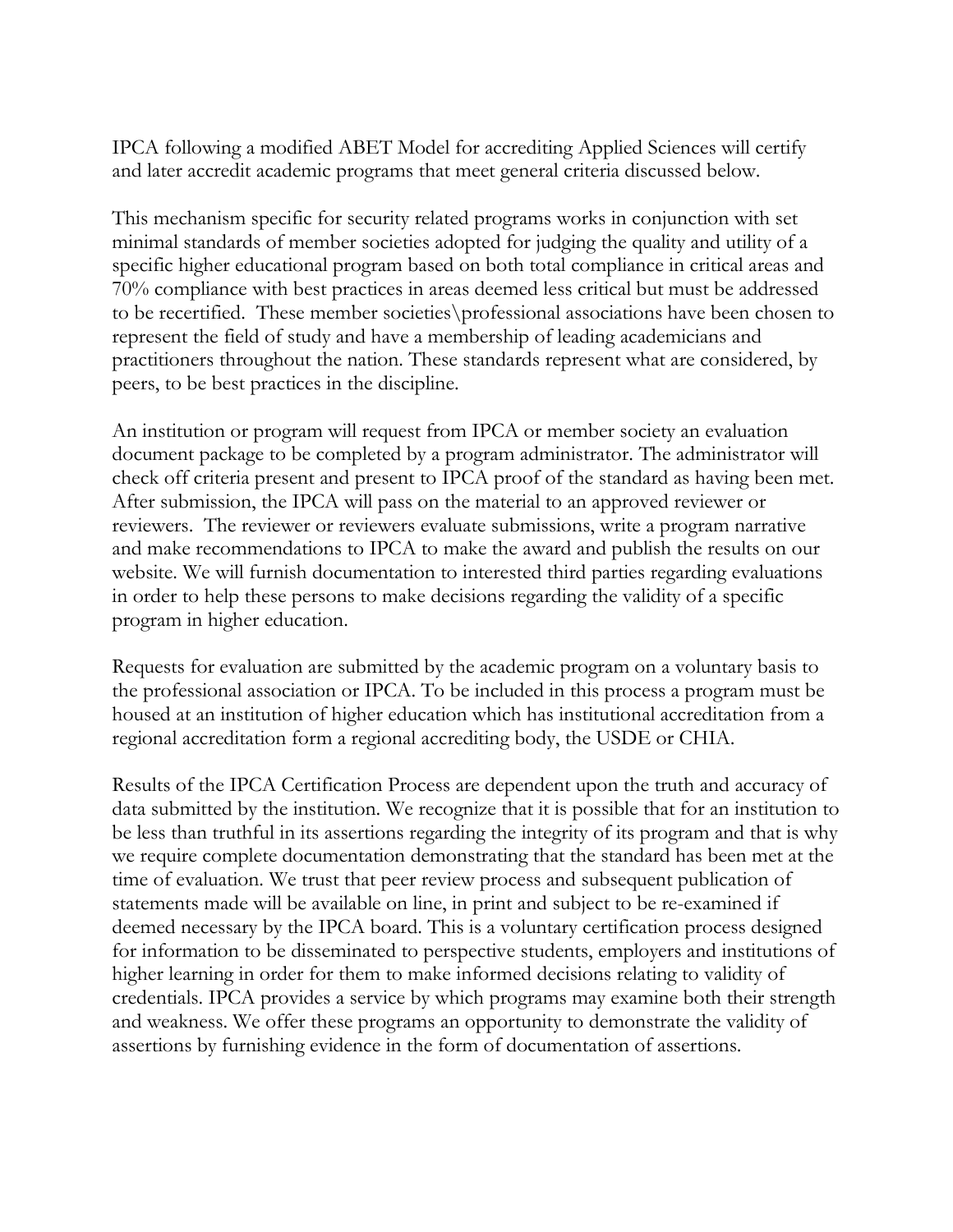In order for the IPCA to distinguish between programs submitting documentation based on an online self-study rather than costly site visits and extensive interviews with administrators and faculty, we have incorporated a two tier certification process which either certifies or grants provisional certification. We hope that you will find it both informative and necessary to better understand the complexities of judging the quality of programs throughout the spectrum.

To be certified a program must demonstrate full compliance with 20 criteria and substantially compliant with the standards. Programs that have a 90 % compliance may be rated with  $a +$ .

. .

### PROGRAM FEES suggestion

A \$100.00 administrative fee shall be charged to the institution requesting self-study materials. At the time of submission of self-study for review, a documentation submission fee will be charged \$400.00. (The breakdown of this charge is as follows: \$200.00 IPCA, \$200.00 to the Professional Association member society in the area of study). Additionally, institutions must pay academic review fees for peer reviewers.

The cost of review is \$100.00 for self-study materials and administrative fee. \$400.00 submission fee where no documentation is offered other than the self-study check list. The submission will be checked for completeness and consistency by academics who have been designated as reviewers. These persons will be paid \$250.00 for the review and program narrative which will be published on the IPCA web site with the award.

In cases of partial documentation, \$500 additionally shall be paid to the program reviewer chosen by the member society that is charged with the establishment of standards of the field. Where full documentation is offered, \$1000.00 will go to the academic reviewer. This fee is based on two – three work days spent on the review. In cases where unusually extensive documentation is submitted, a fee of \$250.00 per additional required reviewer per day will be assessed. The professional association will designate reviewers subject to approval by IPCA.

The typical total cost to an institution will be:

- a. for self-study only: \$400.00 submission fee in addition to initial \$100.00 for selfstudy package and \$250.00 for peer reviewer total \$750.00
- b.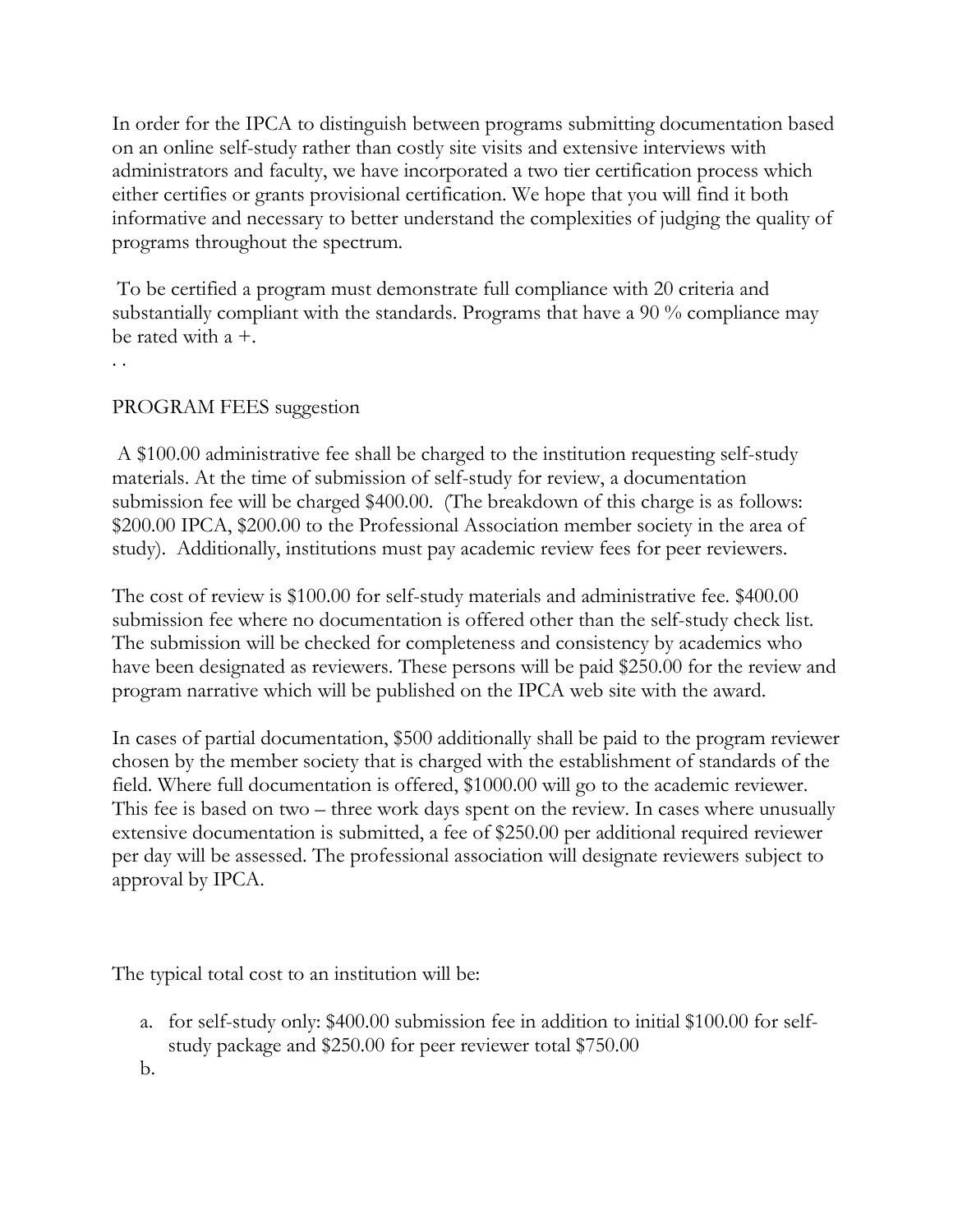- c. for partial documentation submitted: \$500.00 in addition to the above. Total \$1250.00
- d. for full documentation submitted: \$1750 (\$2000+ in exceptional cases where extensive documentation is evidenced)

An evaluation narrative and breakdown of the compliance information shall be made available to interested parties by applying to IPCA and submitting a minimal administrative fee \$20.00.

A program shall be certified for a 5yr period. A program may be re-evaluated only if they send new documentation, submit to the full review and pursue membership in IPCA and the professional association in their area. The recertification will require an 80% compliance with non-critical areas and any subsequent recertification shall require a 90% compliance.

IPCA presents this service as an initial attempt to improve the academic programs in the Applied Social Sciences\ Professional Studies. We see the advancement of the field will be well served but this effort is not sufficient in the long run. We propose moving to accreditation by a recognized accreditation body and are exploring that avenue by creating a model acceptable to ABET.

For each of the five categories you will find twenty indicators of excellence or best practices. You will, after careful consideration and deliberate process, make a check to verify that you, as an administrator of an accredited institution of higher learning, attest that the practice is being met in the program submitting application for certification. Some of the requirements will be mandatory compliance and are designated by  $a^*$ . The remaining standards require a 70% initial compliance and remember documentation must be furnished for all categories/

# Category A INSTITUTION AND PROGRAM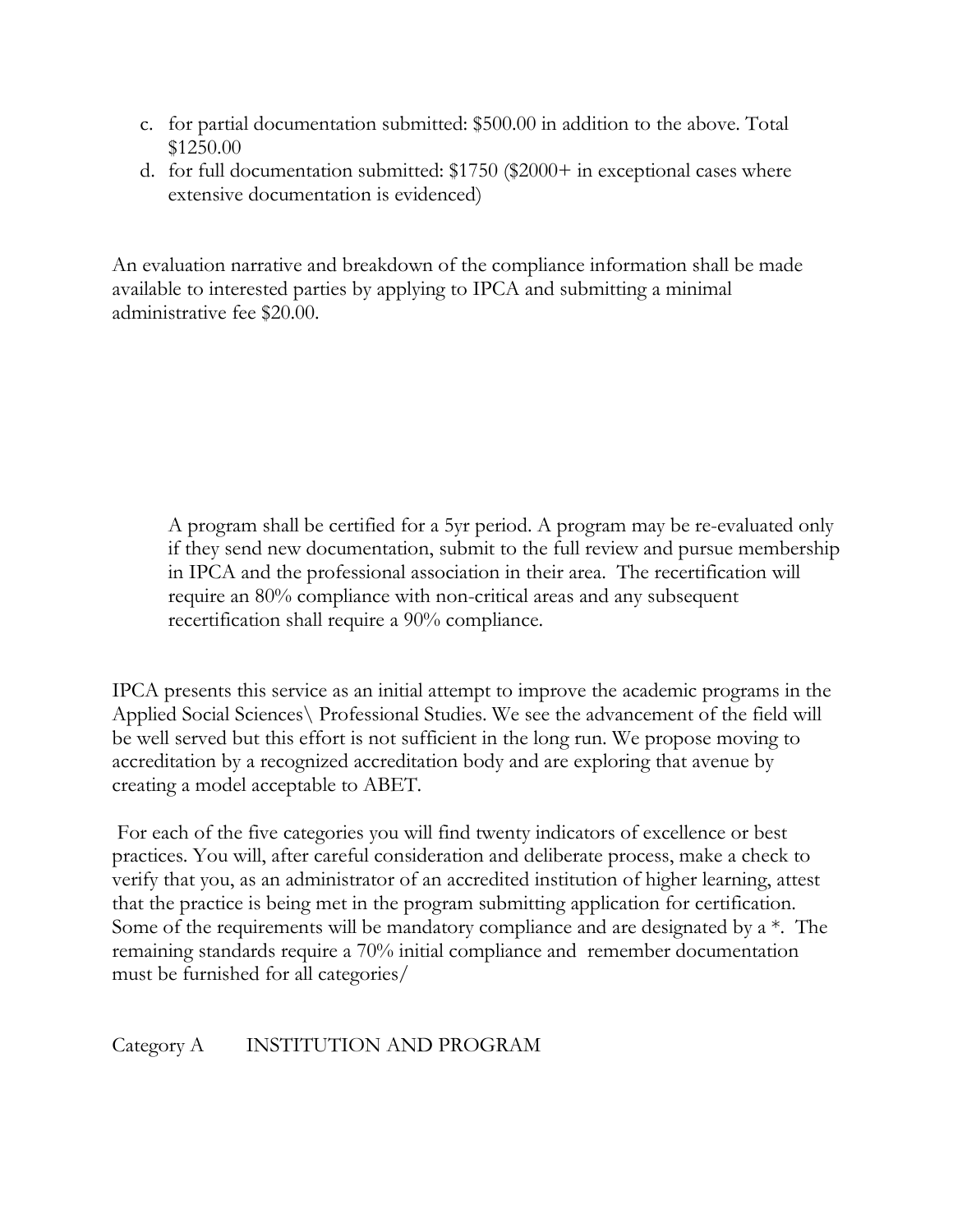\_\_\_ 1. The institution has a Mission and History statement supported by documentation which is available in print and or online.

\_\_\_ 2. The institution has indicated its accreditation status in print and online. This accreditation is through a regionally accreditation body, the US Department of Education or the Council for Higher Education Accreditation.

\_\_\_ 3. The programs stated mission and set of purposes is derived from and consistent with the overall mission and purposes of the institution of higher education.

\_\_\_ 4. The program clearly specifies and publishes program goals, objectives (both program specific and student learning), and requirements.

\_\*\_\_ 5. Requirements for the program are based upon clearly defined and articulated learning objectives, including a mastery of the knowledge, methods of inquiry, and intellectual skills pertinent to the study of the causes, consequences, and responses to circumstance relative to the field of study and its interrelatedness to other areas of inquiry.

\*\_\_\_ 6. The program design is characterized by sufficient content, breadth, depth, coherence, and rigor appropriate to its higher education level. Individual courses and programs are dynamic and responsive to new developments in the field and modes of inquiry. This may be indicated by comparing the program to other programs preferably those previously certified or from accredited institutions.

\*\_\_\_ 7. The program and courses offered by non-traditional modalities (internet, television, video-conferencing, or other means) or through different divisions of the institution (e.g., day division, evening division, continuing education division) demonstrate that students completing these programs or courses acquire levels of knowledge, understanding, and competencies comparable to those expected in similar programs offered in more traditional time periods and modalities.

\_\_\_ 8. The institution specifies and publishes requirements for admission into, continuation in, termination from, or re-admission to its applied social science program(s), which are compatible with its educational purposes. Graduation requirements are clearly stated in appropriate publications and are consistently applied in the process for awarding degrees. Degrees awarded accurately reflect student attainments.

\_\_\_ 9. No credit toward graduation is awarded for pre-collegiate level or remedial work designed to prepare the student for collegiate study.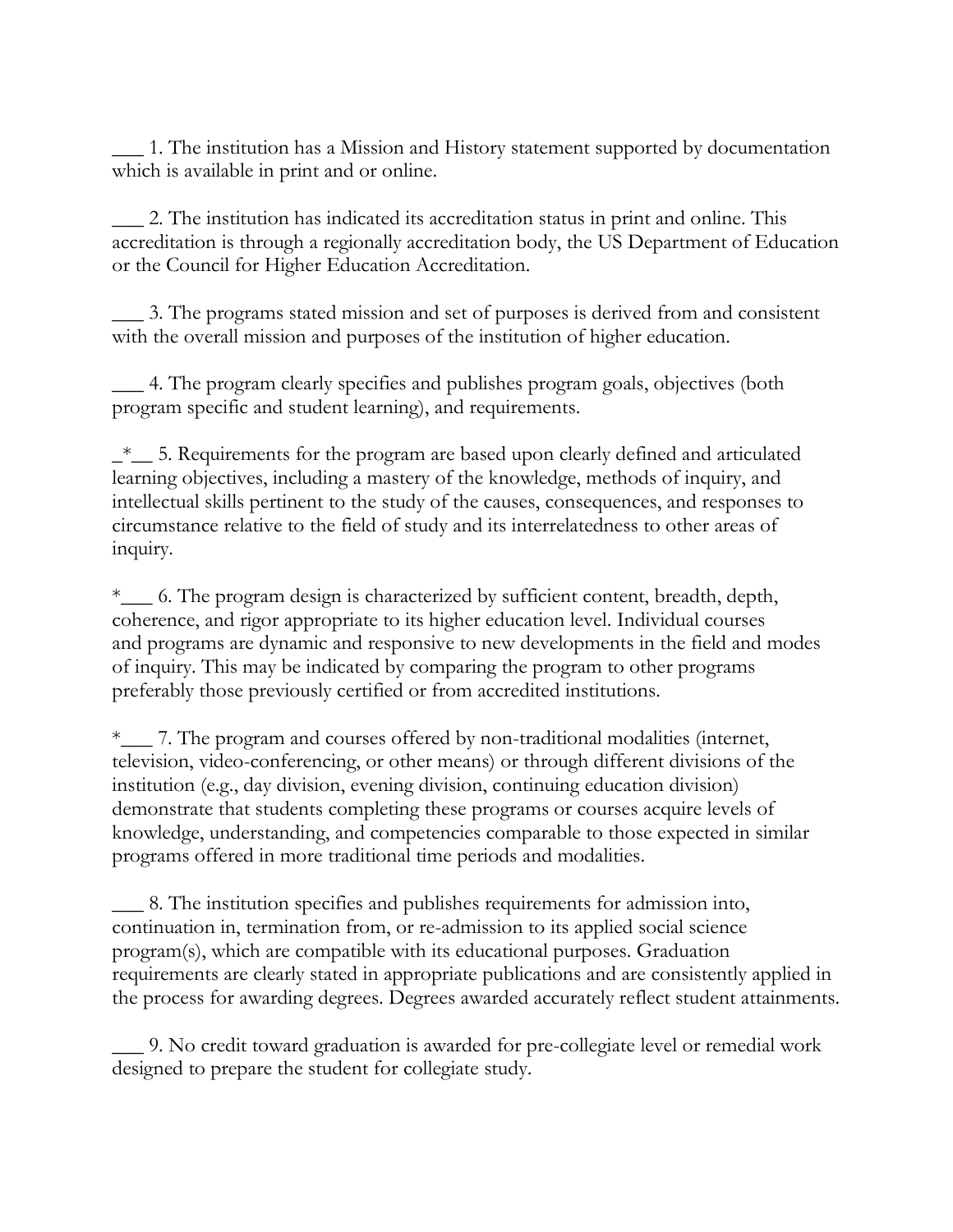\_\_\_10. Only credit from institutions that are accredited by their regional higher education accrediting body, the USDOE or CHIA is accepted for transfer into an undergraduate program. No academic credit is awarded by the program for life experience or for military, police academy, or other professional training except where specific IPCA approved academic/training partnerships exist such as in the case of professional certification which are offered in conjunction with a degree program at an accredited institution of higher learning and as such have an assigned transcript award.

\_\_\_11. The institution enters into articulation and joint admission agreements whenever possible to clarify curricular issues and academic expectations for both parties. These agreements reflect discussion of how best to advise and prepare students at two-year schools who are considering four-year degrees.

\_\_\_12. No more that 10 percent of the major credits are completed through knowledgebased examinations (e.g., CLEP). All credit earned through examination is clearly documented on the student's official transcript by specific course designations and numbers, including the source of the credit. Awarding blanket credit for courses in a "block" is not allowed (e.g., "12 credit hour award for security studies or computer engineering").

 $\frac{1}{2}$  = 13. The program integrates professional certifications for credit when such certifications are IPCA certified and a credit recommendation has been made by IPCA and the member society in the field.

\_\_\_14. The program and institution make available enrollment reports, retention reports, policy for non-academic credit and the transfer policy.

\*\_\_\_15. The program has readily available valid documentation for any statements and promises made regarding such matters as program excellence, learning outcomes, success in placement, and achievements of graduates or faculty.

\_\_\_16. The institution provides for all students, faculty and staff to have access to library and information resources, collections and services that are sufficient in quality level, diversity, quantity, and currency to support and enrich the program's offerings and is in compliance with the standards of that region's institutional accrediting body (e.g., Middle States Association).

\*\_\_\_ 17. The program's resources comply with the standards of that region's institutional accrediting body (e.g., Middle States Association), the USDOE or CHIA.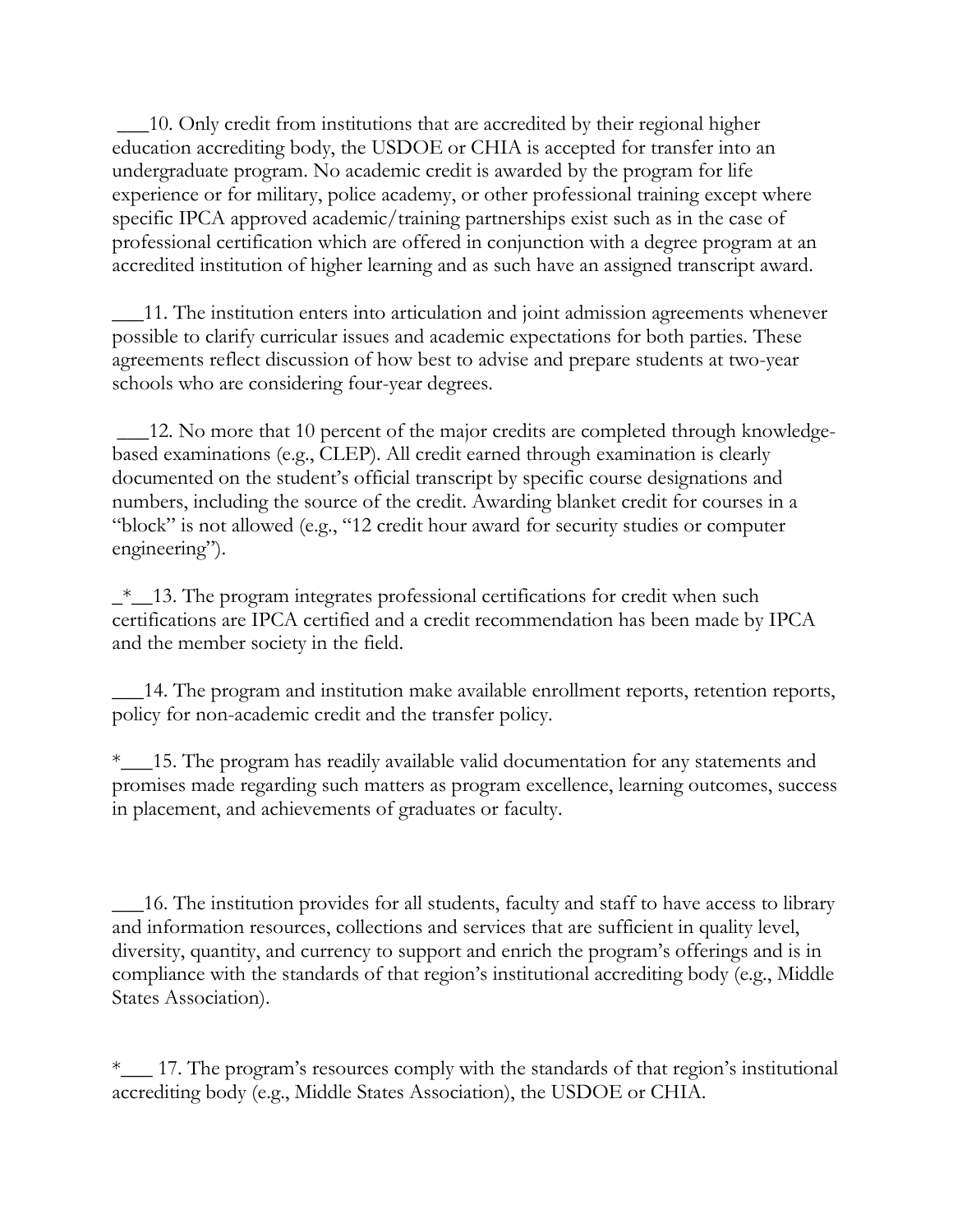\_\_\_ 18. The institution supports faculty development by making available funding for attendance of conferences in the area of appointment and participation in governance of professional associations in those areas of appointment and the institution supports professional development by having institutional membership in professional associations.

\*\_\_\_ 19. The institution requires program review, program assessment and program certification and or accreditation for academic departments when available for that area of study.

\*\_\_\_ 20. The institution demonstrates support of professionalism and works with business and industry to assure that academic programs will be current in the area of study.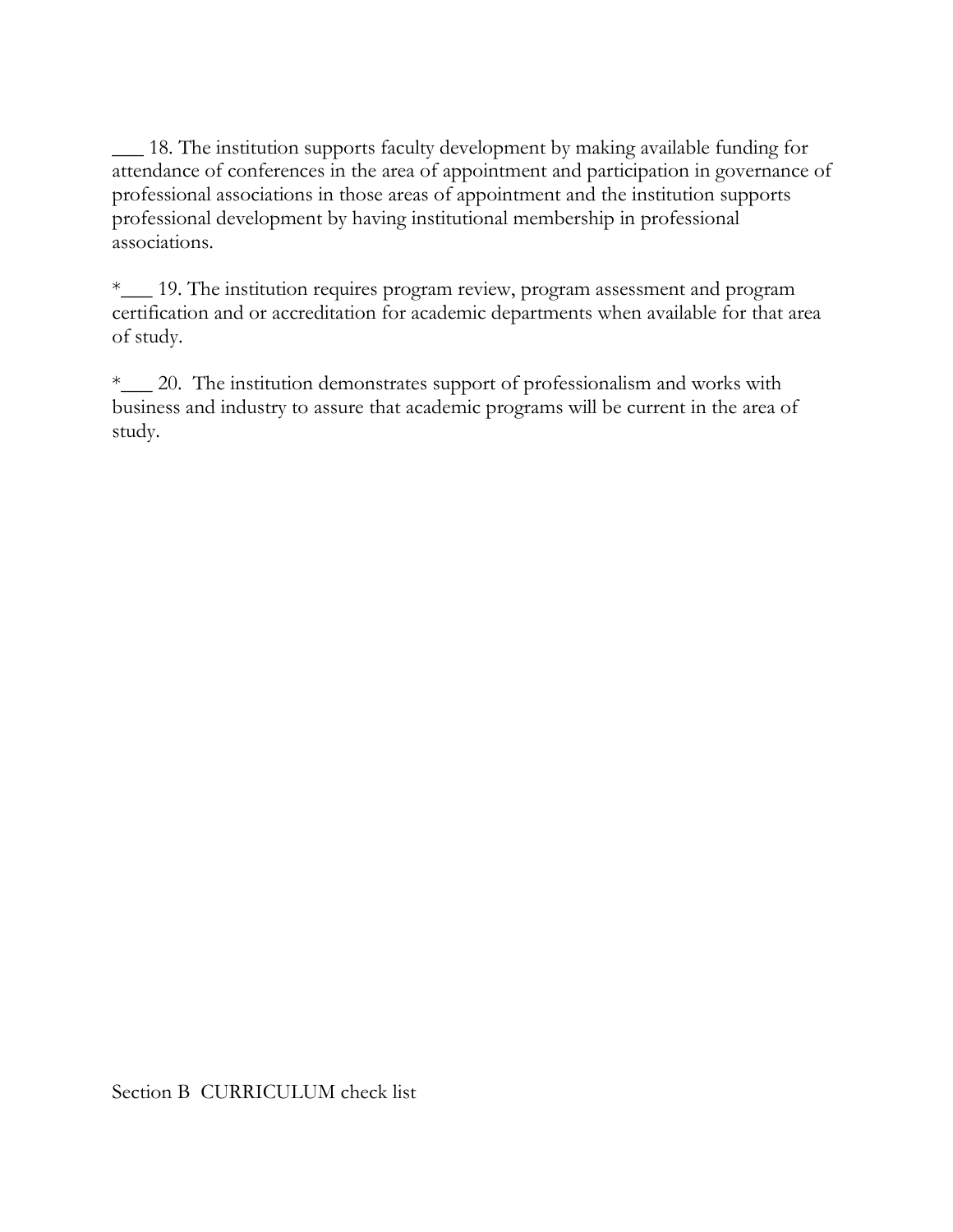\*\_\_\_ 1. Courses, both upper and lower division incorporate critical thinking and scientific methodology both quantative and qualitative and follow guidelines established by an IPCA member society designated as representing the field.

 $\frac{1}{2}$  2. A capstone experience is provided for each program

\_\_\_ 3. Programs reflect consideration of core competencies which may be required for success in the program and in professional life after graduation.

\*\_\_\_4. Student learning objectives are integral to course adoption and sequencing. These objectives are measured and success rates are made available to those interested.

\_\_\_ 5. The methods of evaluation of student performance are appropriate and consistent with established institutional and academic standards and are comparable to other programs throughout the institution.

\*\_\_\_ 6. The program demonstrates that the content areas addressed in the standards created by the member society charged with developing curriculum standards are substantively addressed in the curriculum. Individual courses may address multiple content areas.

\_\_\_ 7. The program provides evidence that students are taught to employ ethical perspectives and judgments in applying this knowledge to related problems relating to a diverse and changing world.

\_\_\_ 8. The Programs has elective internship opportunities available to upper-level students. Measures are taken to ensure that internships are integrated into the academic component of the program and related to educational objectives.

\_\_\_ 9. The purpose of the program is to educate students to be critical thinkers who can communicate their thoughts effectively in oral and written form as well as to prepare the student to enter the work force as a knowledgeable and productive member of society

\_\_\_ 10. The program seeks to familiarize students with facts and concepts and teach students to apply this knowledge to related problems and changing situations through the development of critical thinking; the scientific method, communication, technology, and computing skills; quantitative and qualitative reasoning; ethical decision-making; and an understanding of diversity.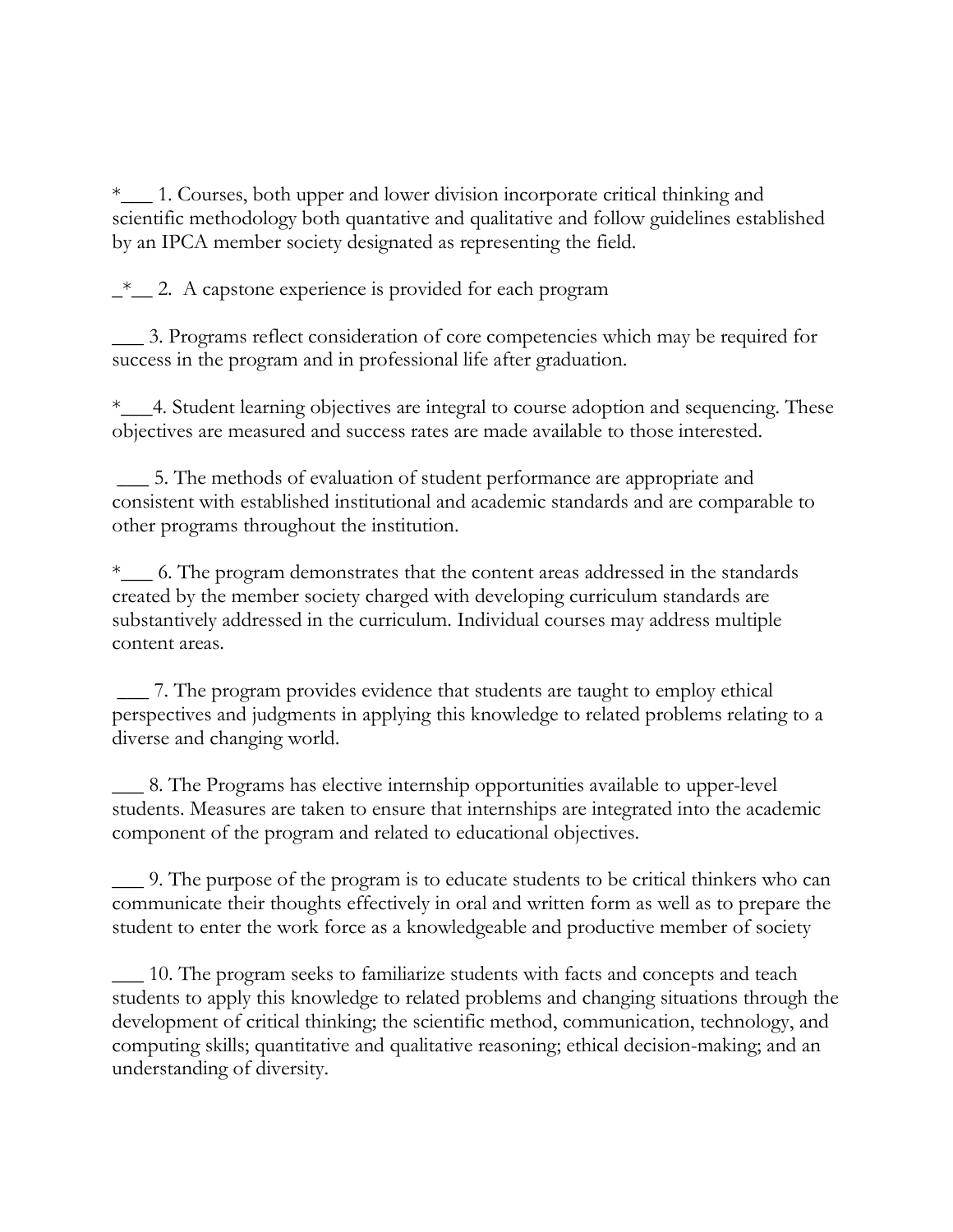\_\_\_ 11. The programs in applied social science are part of a broadly based degree program following guidelines established by an IPCA member society with a balance of general education, required and elective courses in applied social science and in related fields (cognates). Electives, wherever possible, relate to stated program goals and objectives, including those for concentrations and options.

\_\_\_ 12. There are expected learning outcomes for each course as well as for the program sequence and they are made available to students, faculty and staff.

\*\_\_\_ 13. The program maintains evidence demonstrating that that students' mastery of the program's stated learning objectives and outcomes are formally and systematically assessed prior to completion of the program with scientific methods and measures utilized

\_\_\_ 15. The institution makes available a statement regarding method used to ensure programs and courses are dynamic and responsive to new developments in the field and new modes of inquiry as well as ethical and non-discriminatory.

\_\_\_ 16. Course syllabi and copies of final exams for each course are maintained and available for review.

\_\_\_ 17. Evidence is made available regarding a comprehensive evaluation or capstone experience.

\*\_\_\_ 18. There is Evidence, that students taught through non-traditional methods such as distance learning modalities, or through different divisions of the institution acquire levels of knowledge, understanding, and competencies comparable to those expected in similar programs offered in more traditional time periods and modalities.

\_\_\_ 19. The program makes available a statement of methods used to evaluate student performance and that methods of evaluating student performance are comparable to other programs throughout the institution and that the methods are appropriate and consistent with institutional and academic standards.

\_\_\_ 20. There is evidence that graduates are critical thinkers with effective oral and written communication skills that graduates are familiar with facts and concepts relative to the scientific understanding of Applied Social Science and can apply the knowledge to problems and changing situations.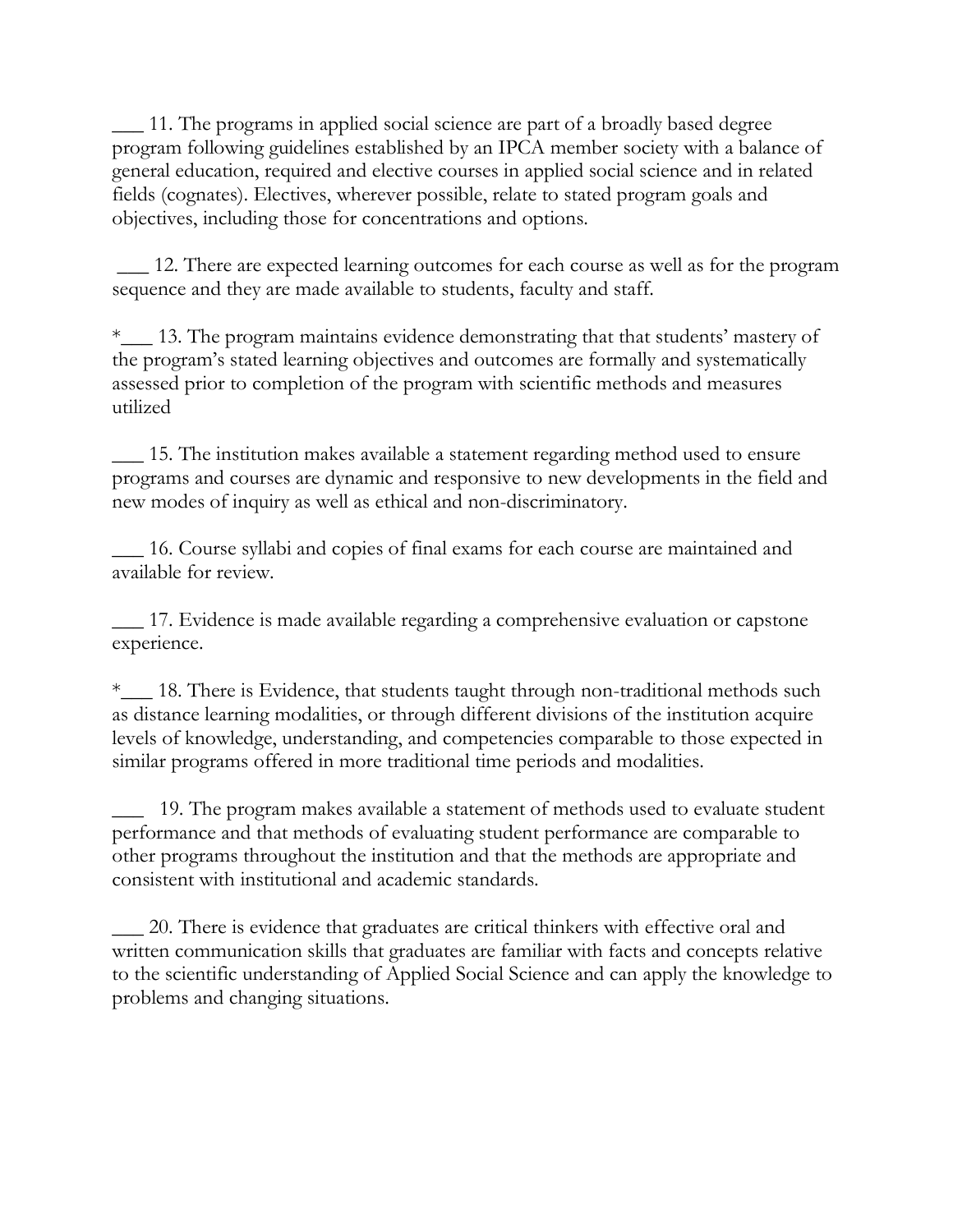### Section C FACULTY AND STAFFING

\_\_\_ 1. Faculty holding terminal academic degrees from an accredited institution in a discipline directly related to an Applied Social Science\Professional Studies program are preferred and actively sought when hiring.

 $\angle$ 2. The Institution does not typically (under 20%) rely on faculty who are graduates of their own programs.

\_\_\_ 3. The institution is committed to academic freedom and encourages free speech (which does not include add homonym attacks or in support of positions which are deemed unlawful) for all faculty, staff and students.

\_\_\_ 4. The program has faculty members direct the search process for new program faculty members.

\*\_\_\_ 5. All faculty in the program possess a minimum of a master's degree in the area or a closely related discipline. When a faculty member holds a graduate degree in a closely related discipline, there should be evidence of experience, scholarship, and professional involvement, demonstrating a clear commitment to and identification with the field of appointment.

\_\_\_ 6. The program strives to have faculty members with terminal academic degrees (Ph.D., Ed. D). Degrees must be earned and be from programs accredited regionally, by the U.S. Department of Ed. or CHIA. A Law degree or medical degree is (J.D. or MD) is not a terminal academic degree. IPCA, following the NEACJS standard, accepts a combination of a J.D. and a graduate degree in an Applied Social Science as the equivalent of a terminal degree.

\_\_\_ 7. When there are four or more faculty members in an associate degree program, twenty-five percent of the faculty should hold an earned doctorate in the discipline or a closely related discipline. A four-year program must have 75% of its full time and part time faculty with a terminal academic degree from an accredited institution.

\_\_\_8. The program administrator or department chair must hold an academic terminal degree from an accredited institution other than from the institution in question.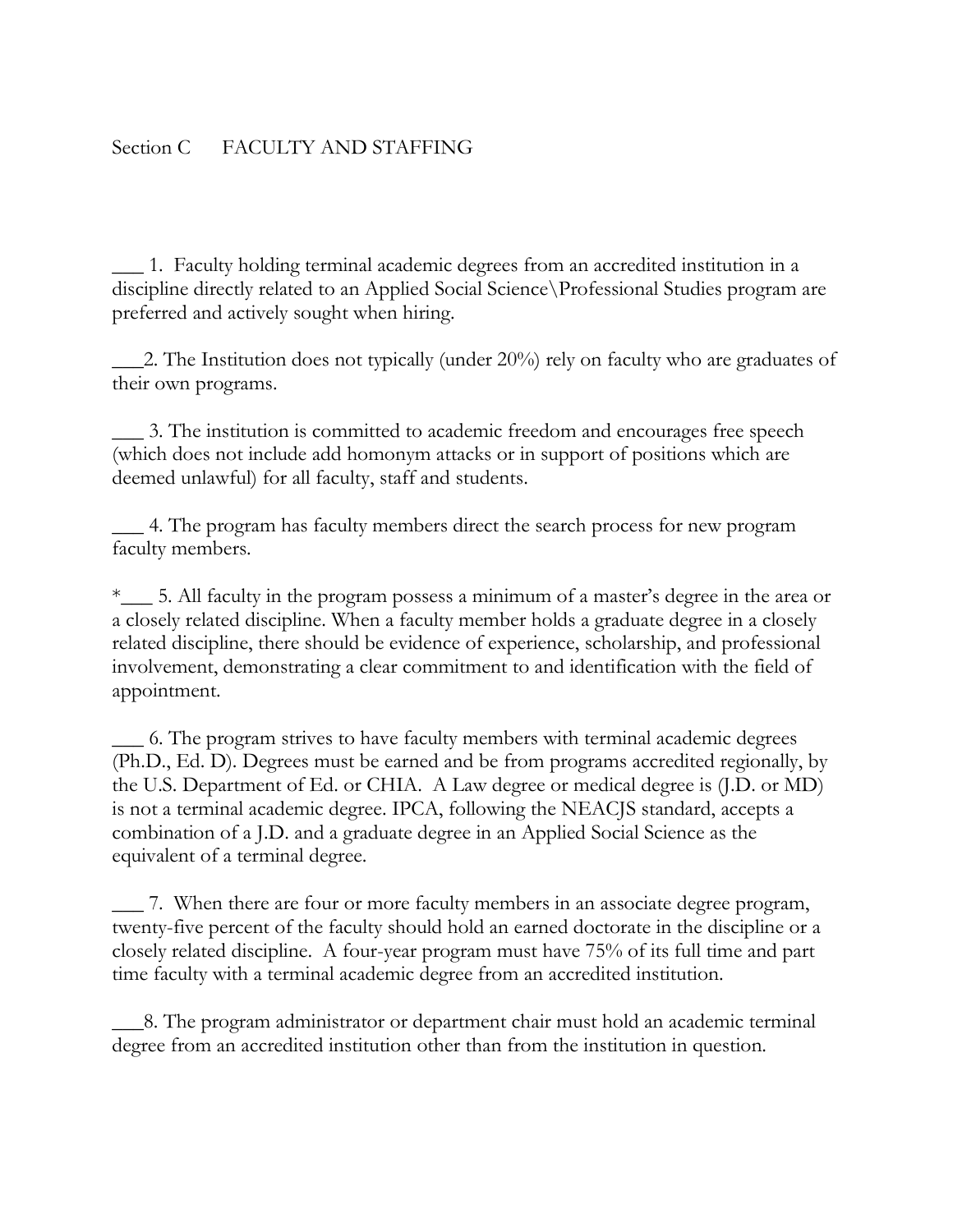\_\_\_9. A program's faculty FTE to student ratio must comply with the standards of that region's institutional accrediting body (e.g. Middle States Association).

\_\_\_10. The institutional policy must state that faculty assignments and workloads allow adequate time to provide effective instruction, to advise and evaluate students, to continue professional growth, and to participate in scholarship, research, and service compatible with the mission and purposes of the institution and program. This allows for a teaching load if no more than 12 credit hours per semester for 4 year programs and 15 hours per semester for two year programs. Those faculty acting in an executive position in a professional association must be released from at least 1 course per academic semester.

\_\_\_11. Faculty categories (e.g., full-time, part-time, adjunct) are clearly defined, as to specify the role of each category in fulfilling both the program's and the institution's mission and purposes. Orientation, oversight, evaluation, and professional development opportunities are provided for all faculty, including part time and adjunct faculty.

\_\_\_ 12. Senior faculty are encouraged to teach independent study, mentor students and or junior faculty and to offer independent study for students holding advance standing.

\_\_\_ 13. Faculty members are demonstrably effective in carrying out their assigned responsibilities. The institution employs effective and transparent procedures for the regular evaluation of faculty appointments, performance, and retention. Tenure and promotion are based solely upon these criteria.

\*\_\_\_14. Programs rely on full-time faculty or retired formerly full time faculty to teach three quarters of core-courses and to deliver at least two-thirds of the teaching in the program. This standard may be met by using senior adjunct faculty or visiting faculty who are full time at any another accredited college or university who possess terminal academic degrees and have demonstrated expertise in the area of instruction.

\_\_\_15. The institution makes available a table of all faculty currently teaching in the program by full- and part-time status along with a curriculum vitae for each. Indicate the level of course offering, state if the course is required or an elective, the course number, and the name of courses taught by semester or quarter for the past two years.

\_\_\_16. There exists indication that the teaching load, the number of FTE students and majors complies with the standards of that region's institutional accrediting body (e.g., Middle States Association) or the standard set by the professional association which speaks for the field in the certification process; provide the standards and formula.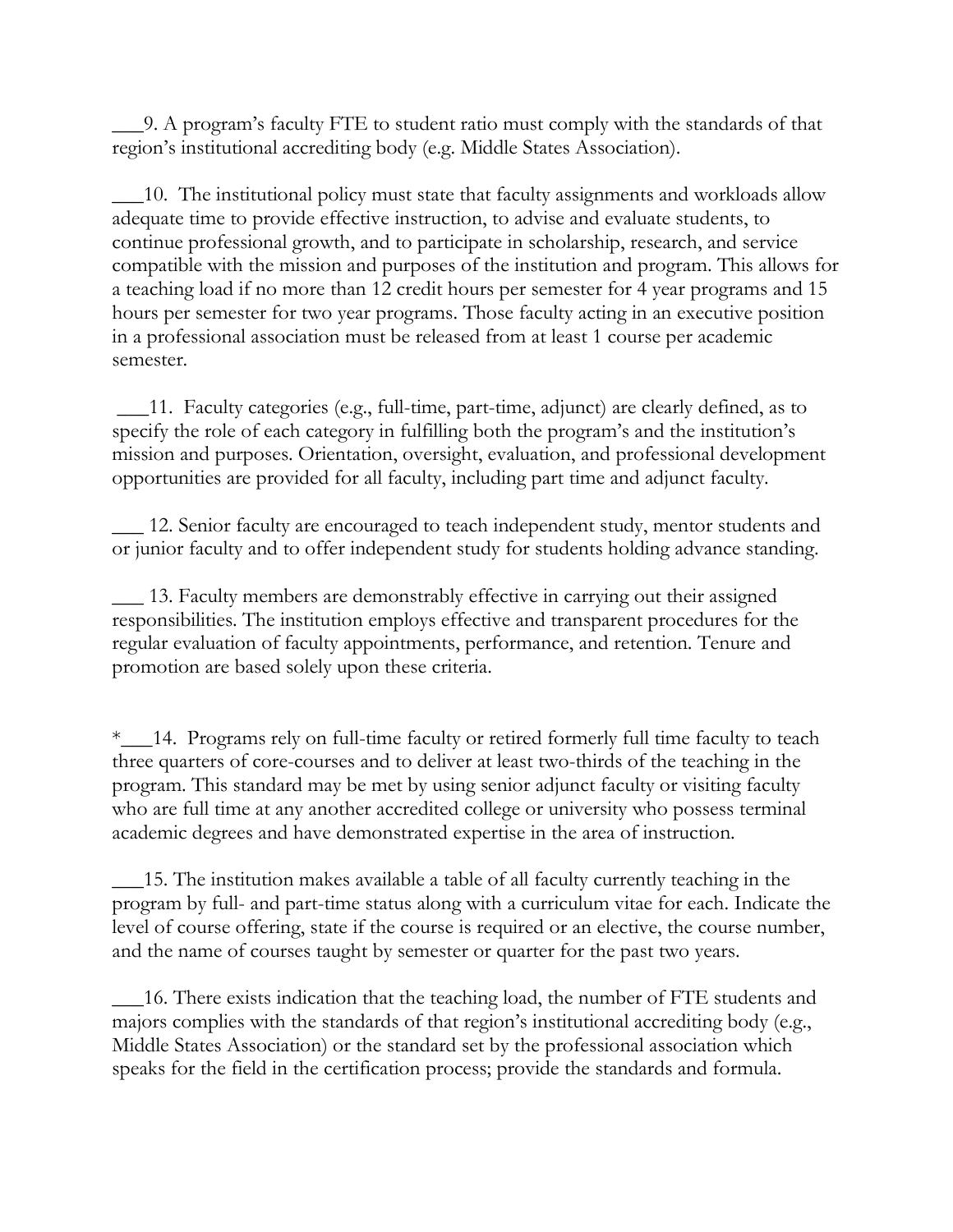\_\_\_17. The institution makes available documents relating to funds spent on professional development and on faculty orientation.

\_\_\_18. The institution and program makes available evidence of faculty effectiveness by showing samples of performance evaluation forms and releases results by category of employment (full time, part time or adjunct).

\_\_\_ 19. The program makes available a list of faculty awards, recognitions, presentations and memberships in professional associations etc.

\_\_\_ 20. There is Faculty handbook containing an institutional policy on hiring of faculty and the rights of faculty to free speech.

# D. STUDENT SERVICES

\*\_\_\_1. The program provides an environment that fosters the intellectual and personal development of its students, consistent with its mission and purposes.

 Facilities Classrooms, offices, laboratories, and associated equipment must be adequate to support attainment of the student outcomes and to provide an atmosphere conducive to learning. Modern tools, equipment, computing resources, and laboratories appropriate to the program must be available, accessible, and systematically maintained and upgraded to enable students to attain the student outcomes and to support program needs. Students must be provided appropriate guidance regarding the use of the tools, equipment, computing resources, and laboratories available to the program.

\_\_\_2. All students in the program have access to appropriate and effective orientation, academic advisement, career development, and placement counseling.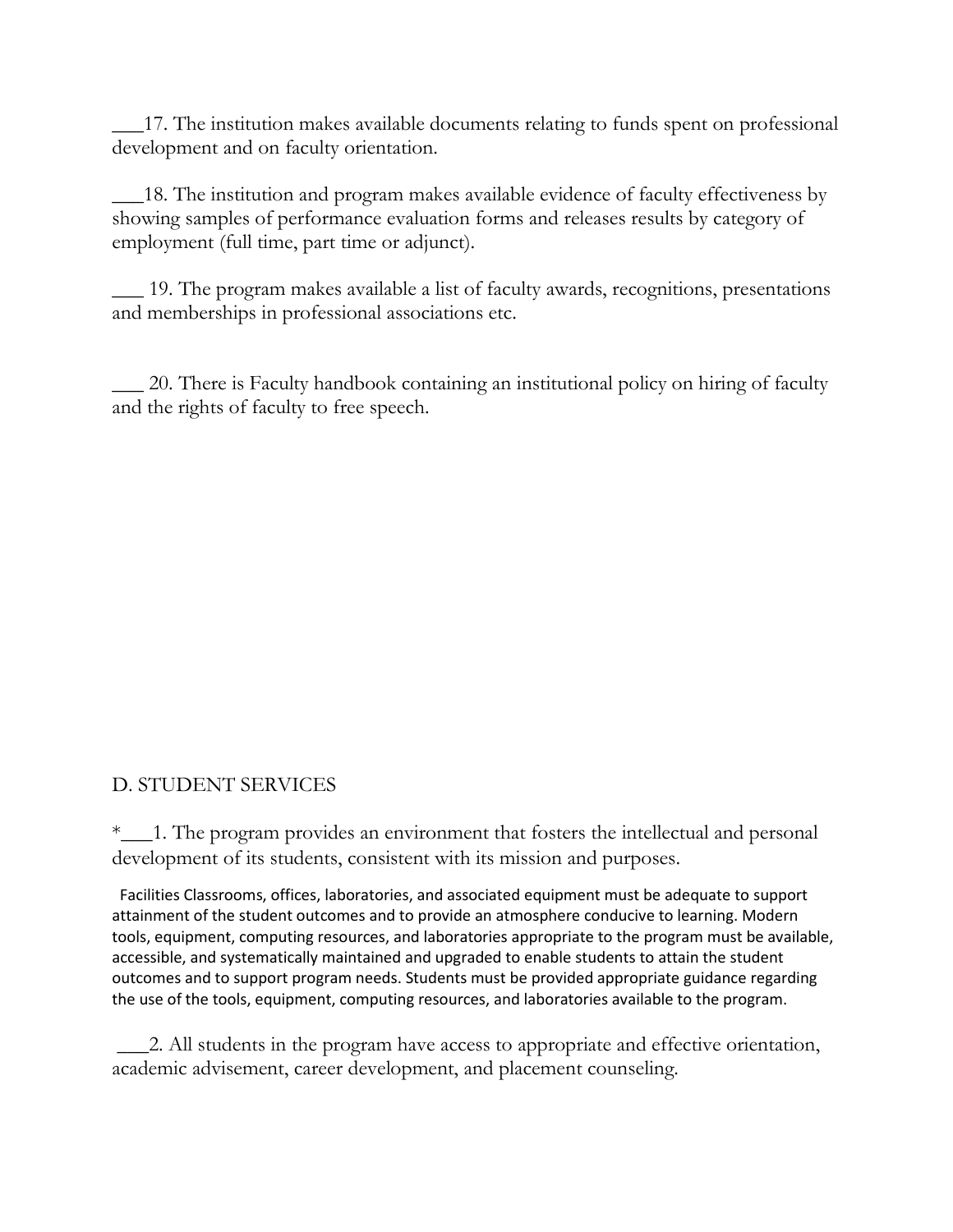\_\_\_3. The institution systematically identifies the characteristics and learning needs of its student population and makes provision for responding to them by offering academic tutoring in the applied science major area.

\_\_\_4. The institution offers mentoring opportunities for students.

\_\_\_5. The institution offers academic support services and prepares and distributes a student handbook which clearly indicates the level of support offered. This support level is in keeping with standards of the regional accrediting bodies and complies with the American Disabilities Act (ADA) requirements.

\_\_\_6. The institution makes available IT support for all students.

 $\frac{1}{2}$ . The institution provides evidence of methods to assess student learning needs and provision for responding to them.

\_\_\_8. The institution provides financial aid counseling to students.

\_\_\_9. The institution provides an opportunity for student internships.

\_\_\_10. The code of ethics published by the institution contains a statement supporting non-discrimination.

\_\_\_11. The program encourages free speech by students and faculty and an effort is made to present a balanced view point of topics considered.

\_\_\_12. The institution encourages professional certification of students in order to support job prospects upon graduation.

\_\_\_13. The institution is committed to student retention and makes available documentation of retention rates grouped by demographics.

\_\_\_14. The institution supports student participation and membership in professional associations and conferences.

\_\_\_ 15. The program supports student presentations at academic conferences sponsored by professional associations or societies.

\*\_\_\_ 16. The program encourages student learning and professional preparation by encouraging the completion of professional certifications offered by professional societies or associations in the field of studies.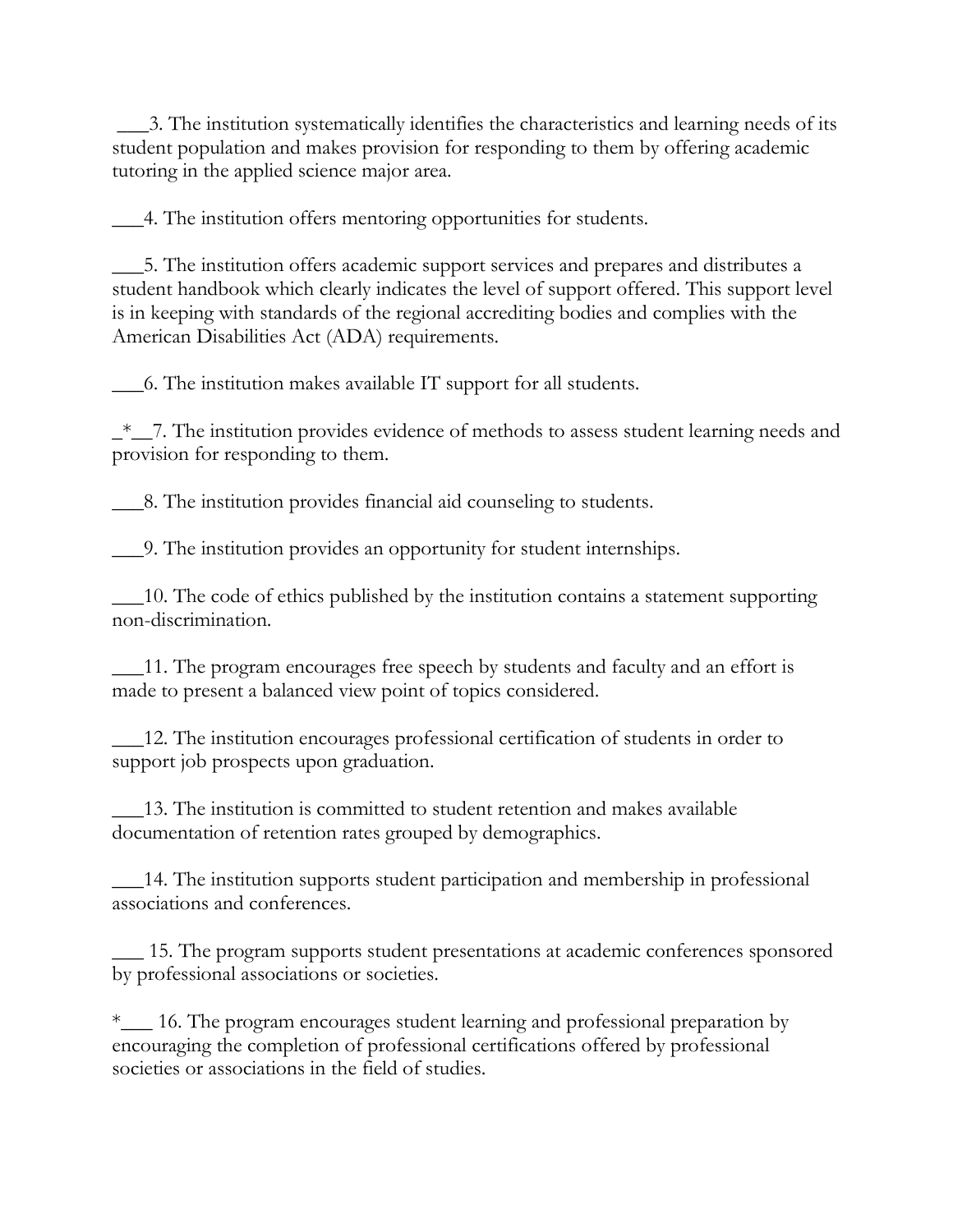\_\_\_ 17. The institution supports membership in honor societies affiliated with programs in the applied social sciences.

\_\_\_ 18. The program encourages student internships in the area of student study.

\_\_\_ 19. The institution offers students an opportunity for work study such as graduate teaching assistantships to those qualified in terms of education, experience, and training in the field. Typically teaching assistants teach only lower-level undergraduate courses. Where graduate teaching assistants are employed, the program carefully selects, trains, supervises and evaluates them.

\_\_\_ 20. The institution offers scholarships in the applied social sciences.

E Program Growth and Professional Development check list

: \*\_\_\_1. The program undergoes systematic evaluation of all program components and uses the results section for program improvement.

 $\overset{*}{\neg}$  2. The program demonstrates that its graduates have acquired the knowledge and developed the skills that are identified as the program's objectives and the desired student learning outcomes.

 $\frac{1}{2}$ . The institution periodically reviews the program under established, clearly defined institutional policies and uses the results to improve student learning and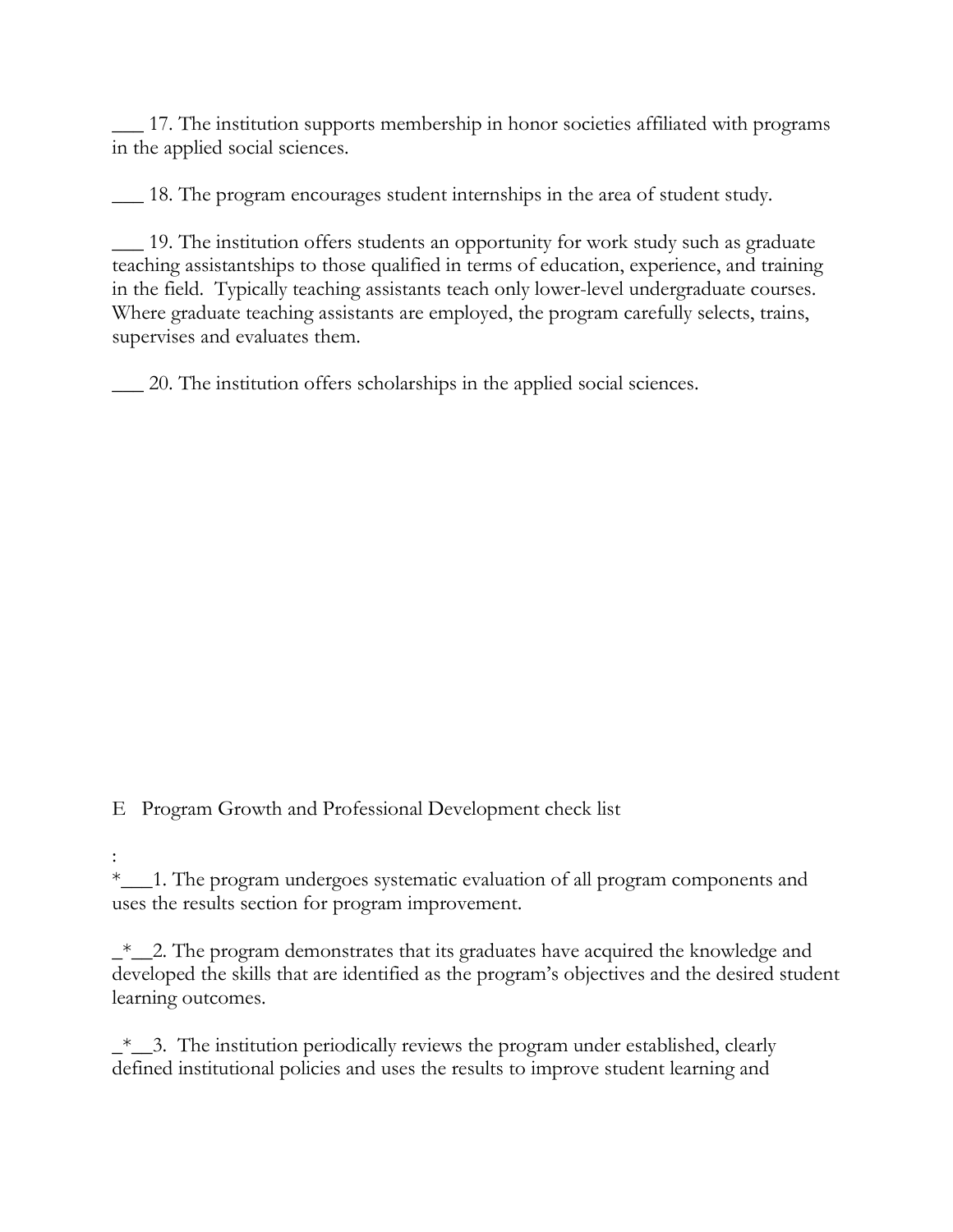program effectiveness. The review includes requirements from IPCA and a professional association member society.

\_\_\_4. The institution requires a written program assessment plan.

\*\_\_\_5. The institution makes available evidence which indication where program objectives are taught in curriculum, how learning outcomes are measured prior to graduation, and the results of such assessment.

\_\_\_6. The institution or program makes available evidence demonstrating that the program is achieving its mission, goals, objectives and outcomes (both student and administrative).

\_\_\_7. The institution or program makes available results of program evaluation including graduate satisfaction with program, employer satisfaction with graduates; retention and graduation rates; placement rates and levels of employment.

\_\_\_8. The institution or program makes available analysis of student evaluations of teaching.

\_\_\_9. The institution or program makes available evidence that students completing courses in non-traditional time periods and modalities, in different divisions, and at satellite or branch campuses acquire levels of knowledge, understanding, and competencies comparable to those expected in similar programs offered in more traditional time periods, modalities and locations.

\_\_\_10. Reports are available from institution's program reviews, indicating cycle of reviews, findings, and related program improvements due to the review process.

\_\_\_11. The program demonstrates a commitment to excellence by having institutional membership in a professional association in the field.

\_\_\_12. The program demonstrates a commitment to excellence as indicated by having institutional membership in IPCA.

\*\_\_\_13. The majority of the faculty maintain membership in national or international professional associations.

\_\_\_14. The majority of faculty maintain membership in state or regional professional associations.